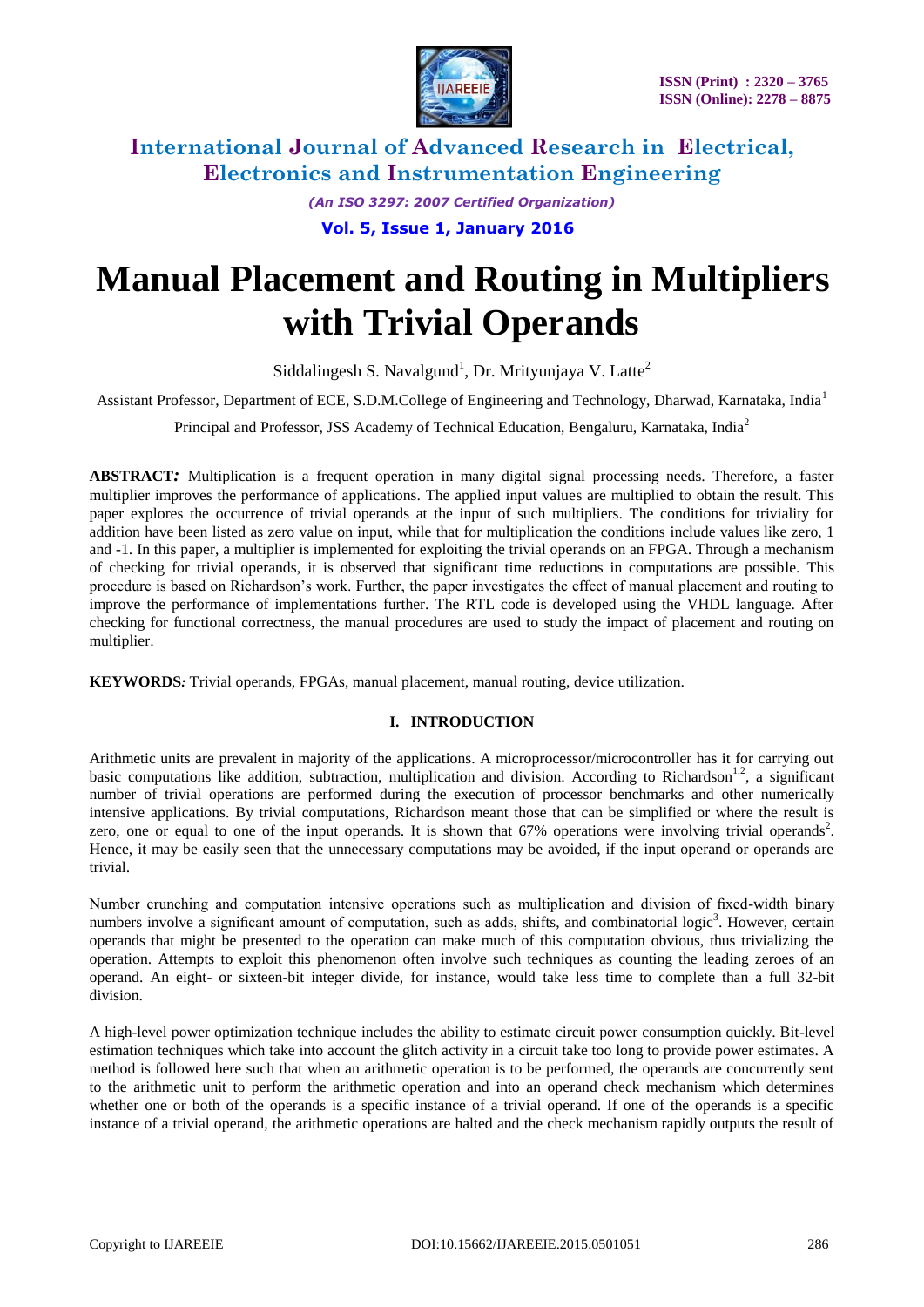

*(An ISO 3297: 2007 Certified Organization)*

### **Vol. 5, Issue 1, January 2016**

the arithmetic operation according to the trivial operand detected. Consequently, the need to perform arithmetic operations on trivial operands is avoided.

Fig. 1 shows the percentage of integer multiplication operations involving 0, 1 or -1.



Fig. 1 Percentage of integer multiplication operations involving 0, 1 or  $-1<sup>1</sup>$ 

The same argument is true with respect to floating-point numbers as well. Fig. 2 shows the percentage of floating-point multiplication operations involving 0, 1 or -1.





Thus, a simple algorithm is evolved by Richardson to check for the occurrence of trivial inputs.

#### **II. RELATED WORK**

Richardson has worked on the concept of trivial operands for a multiplier<sup>1</sup>. There exists an US patent 5262973. Various details of operand check are mentioned in the literature. A brief summary of the performance of systems is tabulated in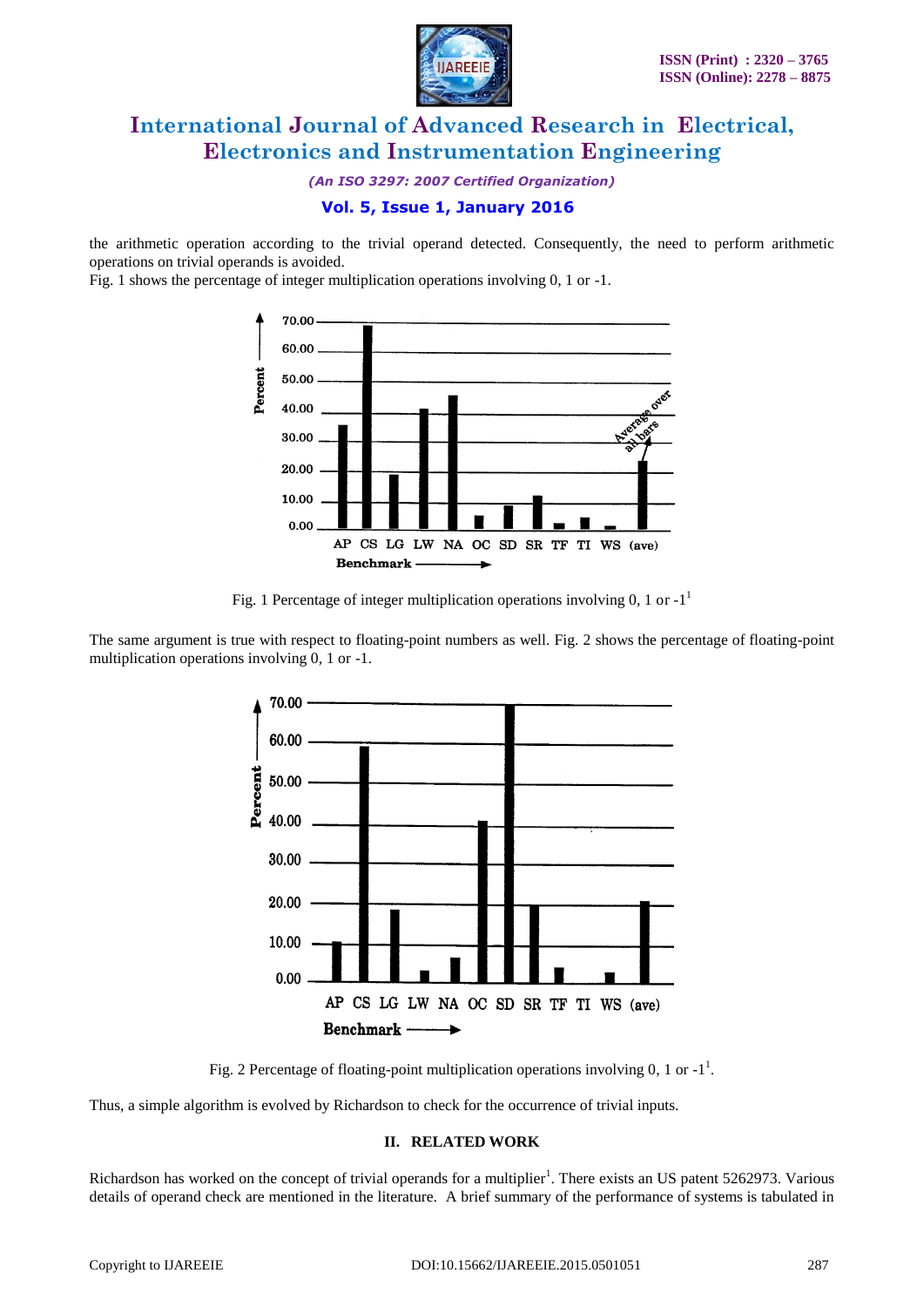

#### *(An ISO 3297: 2007 Certified Organization)*

### **Vol. 5, Issue 1, January 2016**

the said work. In the year 2011, Kotresh Marali and S.S.Navalgund have investigated the design, Implementation and Analysis of Glitch effects on Multipliers and Arithmetic Unit for Trivial operands<sup>3</sup>. In the work titled "Improving processor performance by simplifying and bypassing trivial computations, the authors Joshua J. Yi and David J. Lilja<sup>4</sup>, have pointed the presence of trivial operands in benchmarks suites like SPEC 95, SPEC 2000 and MediaBench. It is reported that 34.73% of all integer ADD instructions are trivial in SPEC benchmark, while only 13.18% are trivial in MediaBench.

The paper is organized as follows. In section III, the basic problem formulation is given. Section IV deals with the design and implementation of the above said multiplier for trivial inputs. Section V summarizes the experimental results obtained, while section VI presents the conclusions of the work.

#### **III. PROBLEM FORMULATION**

Given the two operands X and Y, perform the multiplication of both to obtain the product Z. check for the occurrence of trivial operands at inputs, and improve the performance of the multiplier. i.e Z = X \* Y………………………...…….………………….…………….…(1) The FPGAs are to be used for the design and synthesis. It is also aimed to alter the placement of blocks, and the routing between them so that the performance difference can be measured.

#### **Condition for Triviality**:

This section uses a much stricter definition for triviality, searching for operations, so simple that they could complete in one cycle on even the simplest of machines. Table 1 displays more precisely the conditions for triviality.

It is also important to note that the definitions for add, sub, multiply and divide trivial computations in Table 1 are not limited only to integer operations, but are also equally applicable to floating-point operations. However, due to differences in how the number is represented (e.g. two's complement versus IEEE floating-point notation), how a floating-point computation is simplified and eliminated may differ as compared to its integer counterpart.

| Operation      | <b>Condition(s)</b> for Triviality                                                                                     |
|----------------|------------------------------------------------------------------------------------------------------------------------|
| Addition       | $X, Y = 0$<br>(i)<br>$(ii)$ X= -Y<br>(iii) Either of two inputs are $-1$ , 0, 1.                                       |
| Multiplication | $X,Y=0$<br>(i)<br>Either of two inputs are $-1, 0, 1$<br>(ii)<br>$(iii)$ X=Y=1.<br>(iv) If either of one operands is 1 |
| Division       | $X=0$<br>(i)<br>$Y=1$<br>(ii)                                                                                          |
| Square root    | $(X=0 \text{ or } X=1)$                                                                                                |

#### TABLE 1 CONDITIONS FOR TRIVIALITY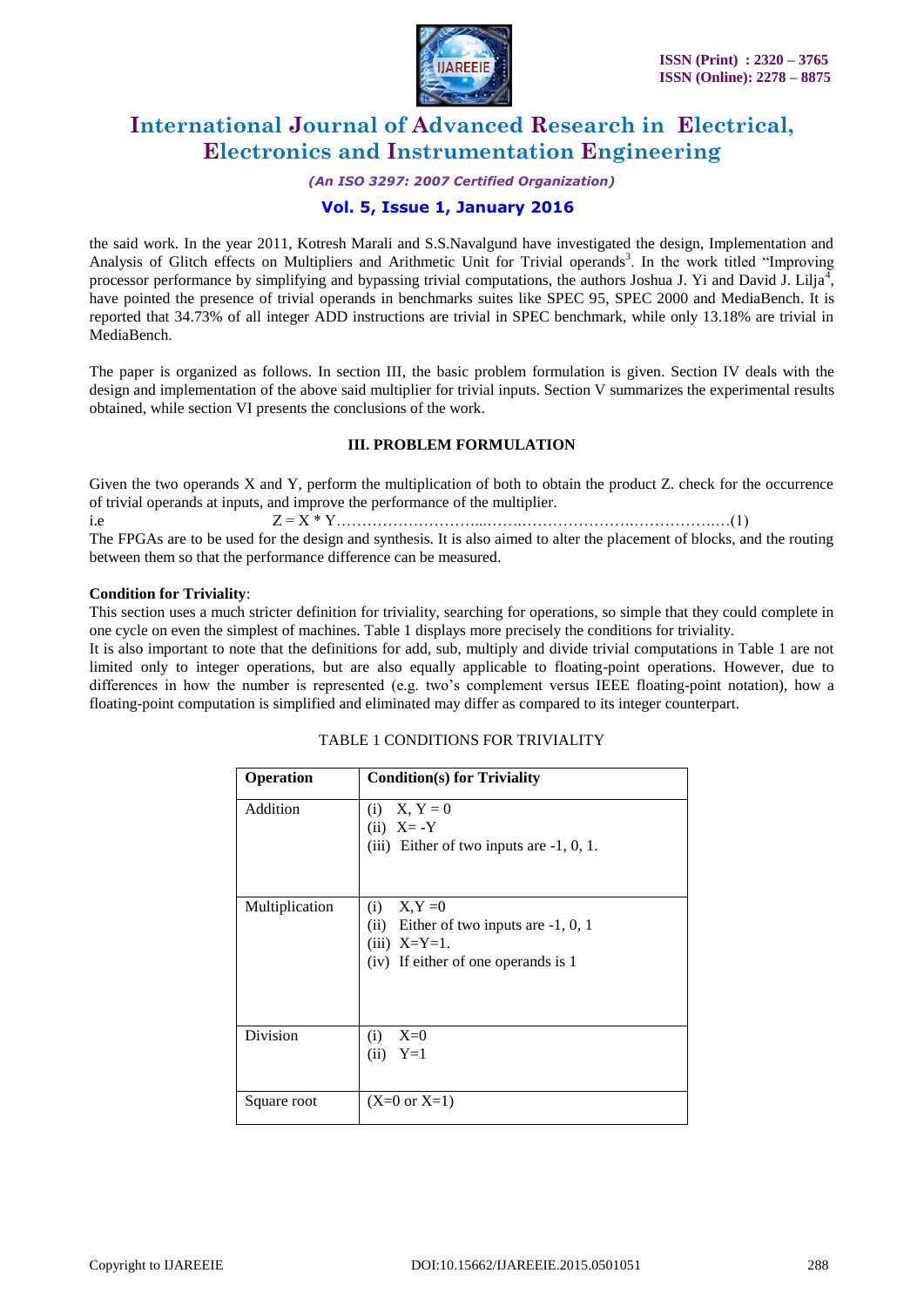

*(An ISO 3297: 2007 Certified Organization)*

**Vol. 5, Issue 1, January 2016**



Fig. 3 Mechanism to check for trivial operands<sup>1</sup>

The above fig. 3 shows a mechanism to check for trivial operands. It is possible to perform the check for triviality and the computations parallel. Whenever one or both the operands are found to be trivial, then the output is obtained directly and the computation of product is halted with a signal.

This work is based on [100]. If a sufficient amount of computation were indeed trivial, some obvious changes in the style of computation could make programs run faster. Consider the following algorithm for multiplying two operands a and b to yield a result c:

OVERHEAD: if ( $|a|=1.0$  or  $b== 0.0$ ) then  $c = sign(a) \times b;$ else if ( $|b| == 1.0$  or  $a == 0.0$ ) then  $c = sign(b) \times a$ ; else goto MULTIPLY; goto END; MULTIPLY:  $c = mult(a, b)$ ; END:

A trivial multiply—multiplication by 1.0, 0.0, or -1.0—will exit after passing through only the OVERHEAD portion of the algorithm. All other multiply operations will have the extra cost of the OVERHEAD portion added to the regular MULTIPLY portion of the algorithm. Because the conditions for triviality are so specific, a scheme for detecting them can add efficiency to generic "early-out" schemes requiring a "count-leading-zeroes" and/or a "count-leading-ones" type of operation. Provided that the OVERHEAD cost is smaller than the MULTIPLY cost, a sufficiently large ratio of trivial multiply operations to nontrivial multiply operations will justify the cost of adding the OVERHEAD.

### **The Trivial Arithmetic Multiplier:**

The multiplication can take more cycles depending on the implementation when compared to other arithmetic operations. Detection of multiplicative operands having values of 0, 1 and the subsequent emission of the appropriate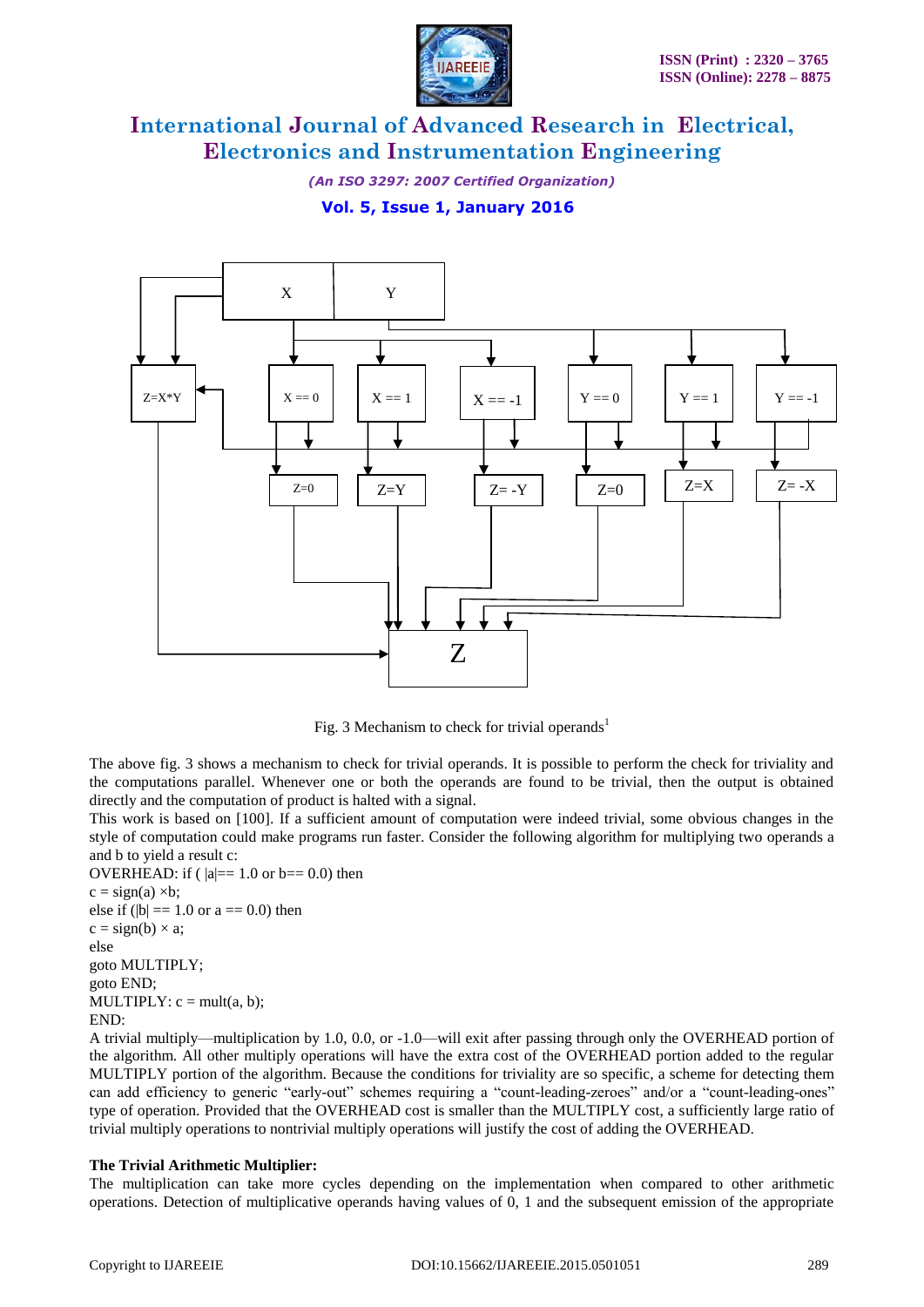

*(An ISO 3297: 2007 Certified Organization)*

### **Vol. 5, Issue 1, January 2016**

result is a simple operation that should take a single cycle. A flow diagram illustration of the trivial operand optimizer is shown in Fig. 4. The operands are tested for trivial values. In the following illustration, multiplication is the arithmetic operation and 0 and 1 are specified as trivial operands. If either operand, i.e., X or Y, has the value of 0 or 1, the result, Z, is easily determined without the need to perform the complex arithmetic computation. Fig. 4 shows the sequential check for the trivial input operands.



Fig. 4 Sequential check for the trivial input operands.

#### **III. EXPERIMENTAL RESULTS**

 The arithmetic multiplier with trivial operands is implemented using the VHDL language [7] [10]. The functional verification is carried out by Xilinx ISE. The simulation is performed for different classes of FPGAs, and for different device families [5] [6]. The results are tabulated. Then the manual placement [8] [9] is carried out to see the changes in the routing complexity. This is followed by manual routing to affect the changes to .ncd file. The following table 2 illustrates the summary of conduction of experiment.

| Language used             | VHDL              |
|---------------------------|-------------------|
| <b>CAD Tool</b>           | Xilinx ISE 14.2   |
| <b>Target Device</b>      | Family: Virtex 5  |
|                           | Device: $5v1x110$ |
|                           | Package: ff1153   |
|                           | speed grade : -3  |
| <b>Simulator</b>          | Xilinx ISE ISim   |
| <b>Status of the code</b> | completely        |
|                           | synthesizable     |

|--|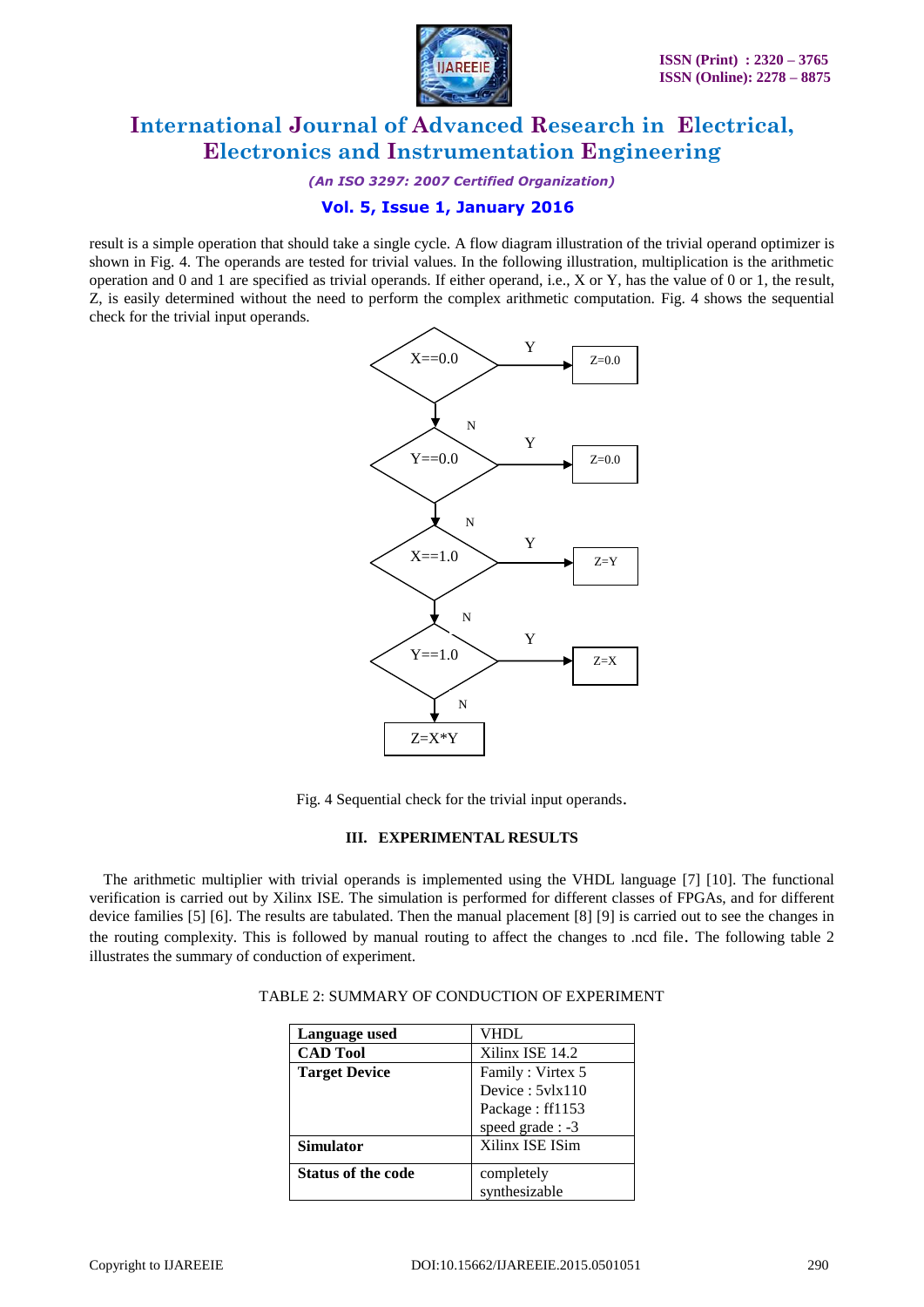

*(An ISO 3297: 2007 Certified Organization)*

### **Vol. 5, Issue 1, January 2016**

Table 3 and table 4 indicate Logic utilization and Logic distribution analysis of the implementation on FPGA respectively.

TABLE 3: LOGIC UTILIZATION ANALYSIS TABLE 4: LOGIC DISTRIBUTION ANALYSIS

| Logic utilization         | 'Jsed | Available | Logic distribution     | Used | Available |
|---------------------------|-------|-----------|------------------------|------|-----------|
| Number of Slice LUTs      |       | 69120     | Number of IOs          |      |           |
| Number used as logic      |       | 69120     | Number<br>bonded<br>ΩŤ |      | 800       |
| Number of bit slices used |       |           | <b>IOBs</b>            |      |           |

The total number of paths is 2, and the number of destination ports is 1. The implementation is done using 3 levels of logic. Maximum combinational path delay is found to be 3.593 ns. Table 5 indicates the timing summary.

| <b>Cell</b>              | Fan | Gate  | <b>Net</b> | Logical name/ |
|--------------------------|-----|-------|------------|---------------|
|                          | out | delay | delay      | net name      |
| IBUF: I > 0              |     | 0.611 | 0.750      | in1 IBUF      |
|                          |     |       |            | $(in1$ IBUF)  |
| $LUT2:10->O$             |     | 0.080 | 0.213      | prod1         |
|                          |     |       |            | (prod_OBUF)   |
| $OBIIF: I \rightarrow O$ |     | 1.939 |            | prod_OBUF     |
|                          |     |       |            | $(prod)$      |

#### TABLE 5: TIMING SUMMARY

The gate delay is 2.630ns for logic implementation, whereas 0.963ns time is required for routing of nets. i.e. 73.2% of total timing is used for logic implementation, and 26.8% of total time is used for routing the nets. Total memory usage is 369248 kilobytes.

Fig. 5 indicates the Technology dependent RTL for 1-bit operands. Fig. 6. Represents the routing in FPGA Editor. The square box indicates a switch matrix. The size of ncd file is found to be 2.75 kb. Fig. 7. Indicates the implementation after manual placement and routing. The red block indicates the slice containing the logic implementation. The ncd file size is equal to 2.79kb. The complete layout with all the routing resources including local and long connecting wires is given in fig. 8.





Fig. 5. Technology dependent RTL for 1-bit operands Fig. 6. Routing in FPGA Editor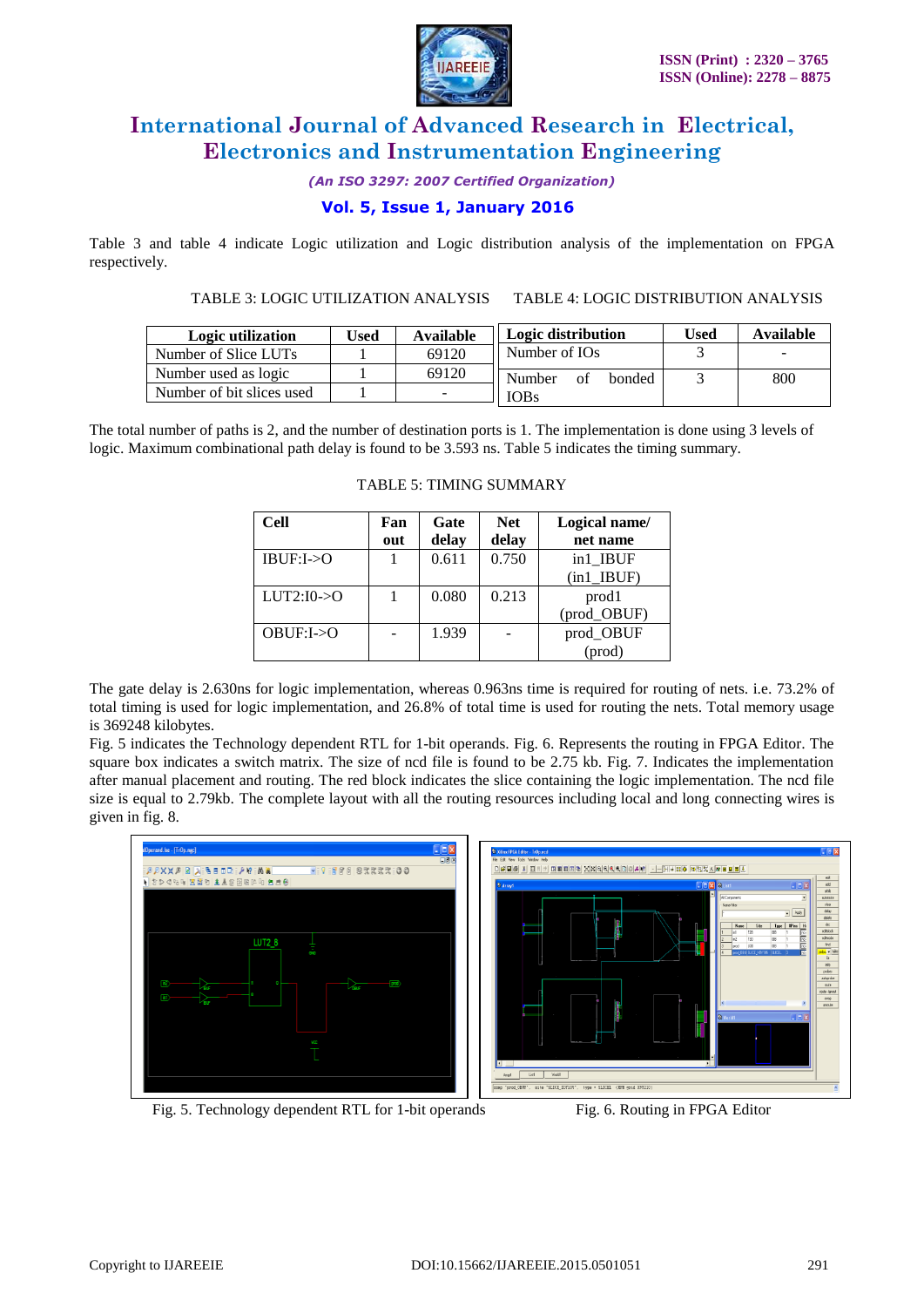

#### *(An ISO 3297: 2007 Certified Organization)*

### **Vol. 5, Issue 1, January 2016**





Fig. 7. After manual placement and routing Fig. 8. Complete layout with all the routing resources

The experiment is repeated with another family of FPGAs, namely Virtex 4. The optimization goal is speed. The summary of conduction o experiment is given in table 6.

TABLE 6: SUMMARY OF CONDUCTION OF EXPERIMENT TABLE 7 : LOGIC UTILIZATION ANALYSIS

| Logic utilization | Used | Available |
|-------------------|------|-----------|
| Number of Slices  |      | 49152     |
| Number of 4-input |      | 98304     |
| LUTs.             |      |           |

| Language used             | VHDL                     |  |  |
|---------------------------|--------------------------|--|--|
| <b>CAD Tool</b>           | Xilinx ISE 14.2          |  |  |
| <b>Target Device</b>      | Family: Virtex 4         |  |  |
|                           | Device: 4vlx100          |  |  |
|                           | Package: ff1148          |  |  |
|                           | speed grade: -12         |  |  |
| <b>Simulator</b>          | Xilinx ISE ISim          |  |  |
| <b>Status of the code</b> | completely synthesizable |  |  |

Table 7 and table 8 indicate Logic utilization and Logic distribution analysis of the implementation on FPGA respectively.

|  |  |  |  | TABLE 8: LOGIC DISTRIBUTION ANALYSIS |
|--|--|--|--|--------------------------------------|
|--|--|--|--|--------------------------------------|

| Logic distribution    | Used | Available |
|-----------------------|------|-----------|
| Number of IOs         |      |           |
| Number of bonded IOBs |      | 768-      |

The total number of paths is 2, and the number of destination ports is 1. The implementation is done using 3 levels of logic. Maximum combinational path delay is found to be 4.976 ns. Table 9 indicates the timing summary.

| <b>Cell</b>             | Fan<br>out | Gate<br>delay | <b>Net</b><br>delay | Logical name/net<br>name   |
|-------------------------|------------|---------------|---------------------|----------------------------|
| $IBUF: I \rightarrow O$ |            | 0.754         | 0.554               | in1 IBUF<br>$(in1$ $IBUF)$ |
| $LUT2:10\rightarrow O$  |            | 0.147         | 0.266               | prod1<br>(prod OBUF)       |
| OBUF:I > 0              |            | 3.255         |                     | prod OBUF (prod)           |

|  |  | <b>TABLE 9: TIMING SUMMARY</b> |
|--|--|--------------------------------|
|--|--|--------------------------------|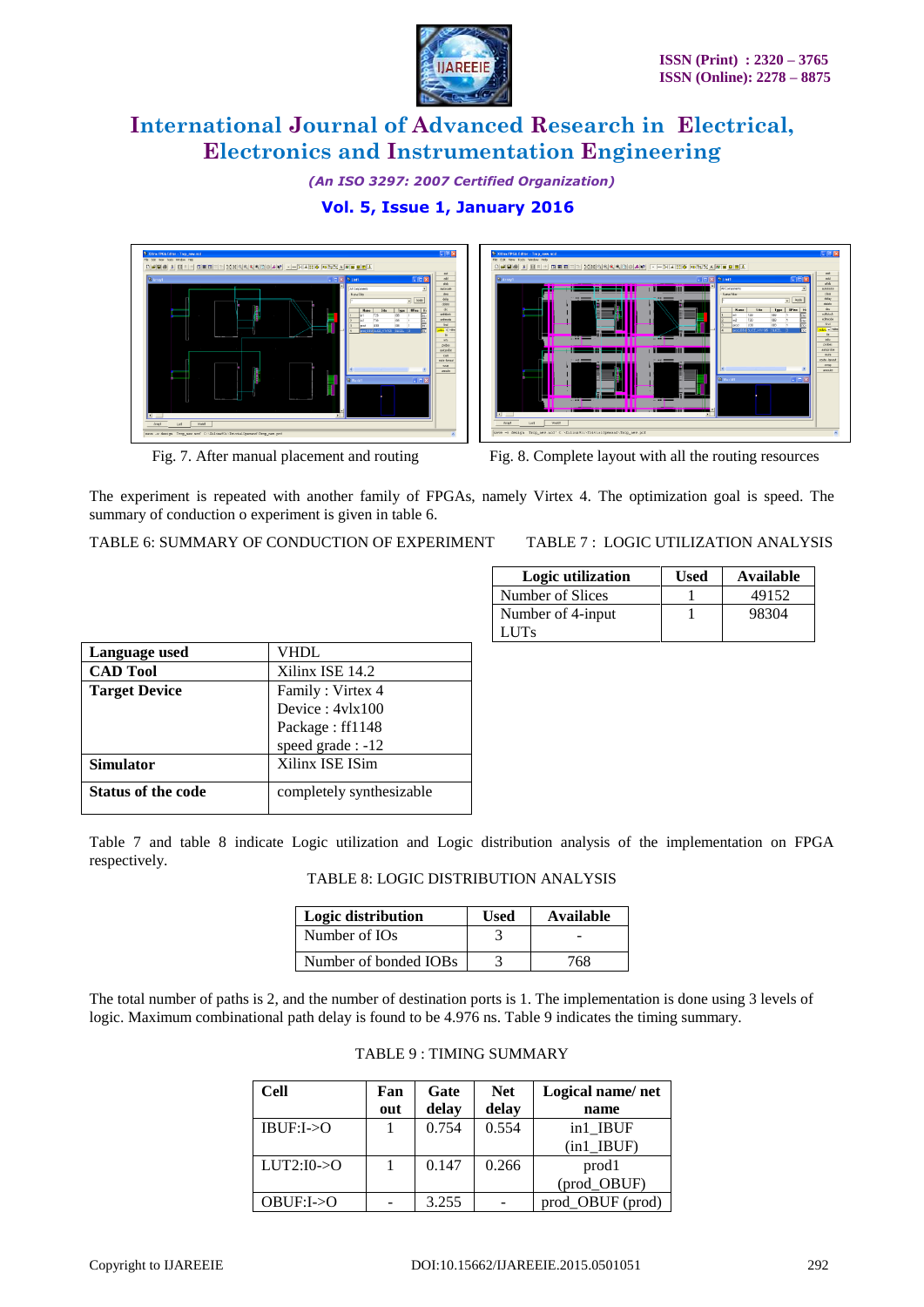

*(An ISO 3297: 2007 Certified Organization)*

## **Vol. 5, Issue 1, January 2016**

The gate delay is 4.156ns for logic implementation, whereas 0.820 ns time is required for routing of nets. i.e. 83.5% of total timing is used for logic implementation, and 16.5% of total time is used for routing the nets. Total memory usage is 342168 kilobytes.

Fig. 9. gives the placement and routing in FPGA. The ncd file size is 7.07kb. Fig. 10 indicates the implementation after manual placement and routing. The ncd file size is 7.11kb.



Fig. 9. Placement and routing in FPGA Fig. 10. Implementation after manual placement and routing

Fig. 11. Indicates an alternative routing, with the ncd file size of 7.14kb. In Fig. 12, an alternative routing option after changing the pin positions is explored. Fig. 13 shows a section of implementation showing the routing through switchbox and Ologic block.



▁<br>▁▏▁▏▏▏▏▏▏▏▏▏▏▏▏

Fig. 11. An alternative routing Fig. 12.An alternative routing option after changing the pin positions



Fig. 13. A section of implementation showing the routing through switchbox and Ologic block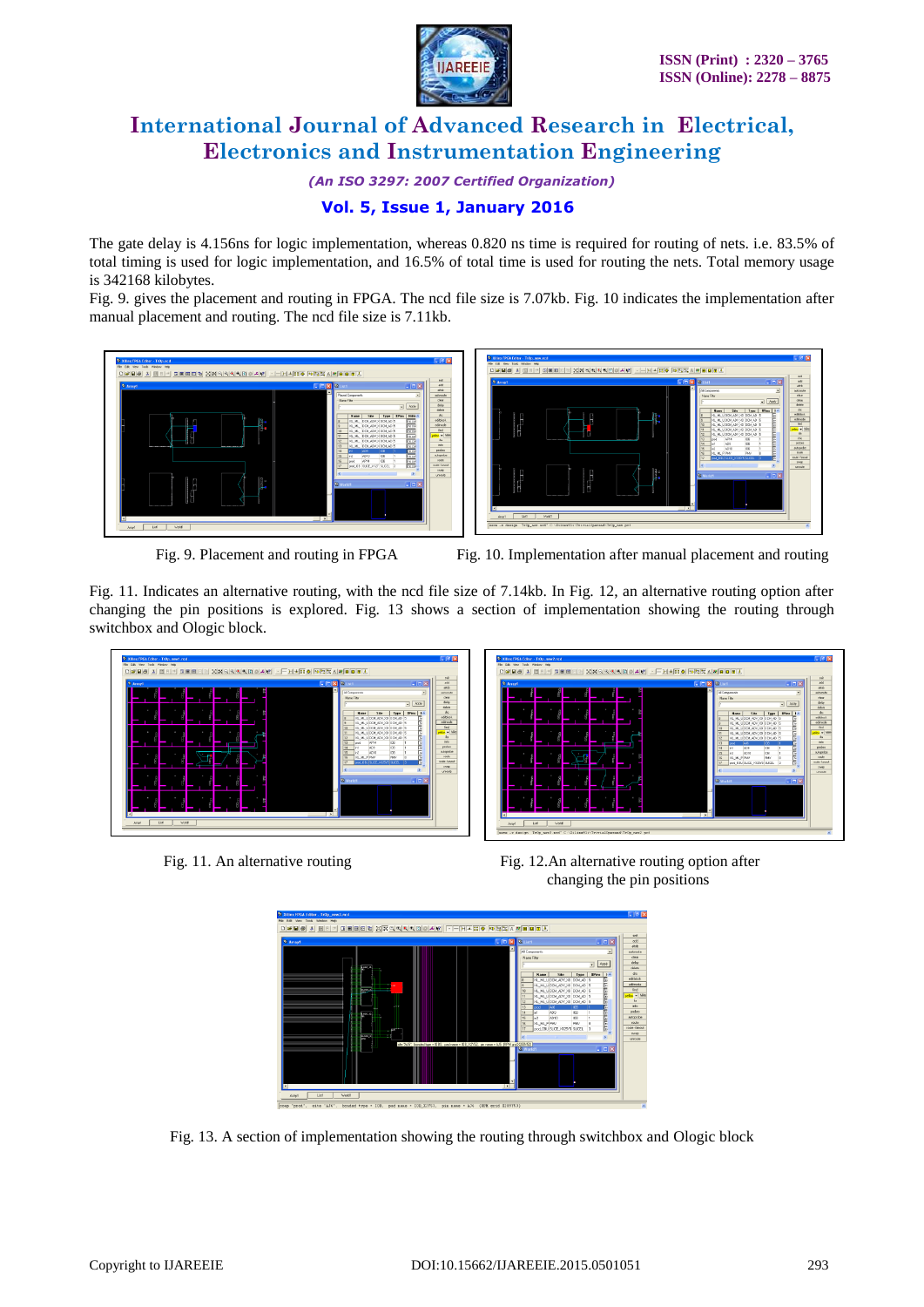

*(An ISO 3297: 2007 Certified Organization)*

### **Vol. 5, Issue 1, January 2016**

#### **V.CONCLUSION**

In this paper, a multiplier with trivial operands at the input is studied. The functional verification is followed by the assessment of design summary.

Using the trivial operands to the best of advantage, can decrease the execution time for computationally intensive implementations. It is observed that the combinational path delay has varied from 4.976ns to 3.593ns between Virtex 4 and Virtex 5 family of devices, hinting at faster implementations. Also, the manual placement and manual routing are studied for such a multiplier. These procedures result in the change in the file size of .ncd (7.07kb to 7.11kb to 7.14kb), which contains the information relevant to the final implementation on the hardware platform. Even though the sizes of .ncd files vary depending on the FPGA chosen, it is significant to note that the pin assignment/placement of blocks/routing are interdependent set of operations in high level synthesis step of VLSI design. The results indicate that the manual placement can affect the implementations for better performance if done with care. Similarly, the manual routing also needs to be done only for a few select nets. This is because, as the complexity of implementations goes on increasing, the manual routing process becomes very involved.

#### **ACKNOWLEDGMENT**

The authors thank the Management, the Principal/Director, Deans, HOD(ECE) and Staff of Sri Dharmasthala Manjunatheshwara College of Engineering and Technology, Dhavalgiri, Dharwad, Karnataka, India for encouraging us for this research work.

#### **REFERENCES**

- 1. Stephen Richardson, "Method and Apparatus for Optimizing Complex Arithmetic Units for Trivial Operands", US patent number 5262973, 1993.
- 2. Stephen E. Richardson, "Exploiting Trivial and Redundant Computation", Proceedings of the 11<sup>th</sup> Symposium on Computer Arithmetic, edited by Swartzlander, Irwin, and Jullien, IEEE Computer Society Technical Committee on VLSI, Ontario, June 29–July 2, pp. 220–227,1993.
- 3. Kotresh Marali, S.S.Navalgund, "Design, Implementation and Analysis of Glitch effects on Multipliers and Arithmetic Unit for Trivial operands", M.Tech thesis, SDMCET, 2010-2011.
- 4. Joshua J. Yi, David J. Lilja "Improving processor performance by simplifying and bypassing trivial computations".
- 5. Pawel P. Czapski, Andrzej Sluzek, "Power Optimization Techniques in FPGA Devices: A Combination of System- And Low-Levels", International Journal of Electrical and Electronics Engineering 1:3 2007, pp 148-154.
- 6. Xilinx, "Virtex-5 FPGA XtremeDSP Design considerations User Guide", UG193 (v3.4), June 1, 2010.
- 7. Charles H. Roth Jr. "Digital Systems Design using VHDL", Thomson Brooks/Cole, 7<sup>th</sup> reprint, 2005, ch. 7.
- 8. Xilinx, http://www.xilinx.com
- 9. FPGA Editor Guide, version 2.1i, Xilinx Corporation.
- 10. Bhasker J., "A VHDL Primer", revised ed. Upper saddle river, N. J., Prentice Hall, 1992

### **BIOGRAPHY**



**Siddalingesh S. Navalgund** received Bachelor of Engineering Electronics and Communication Engineering from Karnataka University Dharwad in 2000 and Master of Technology in Microelectronics and Control Systems from Visvesvaraya Technological University, Belgaum in 2004. After spending two years in the industry, he joined as a Faculty in N. M. A. M. in Institute of Technology, Nitte, Karanataka. Since 2005, he is serving as faculty in the Department of Electronics and Communication Engineering, S. D. M. College of Engineering and Technology, Dharwad, Karnataka, India.

 His main research interests include VLSI design, embedded systems, digital signal processing and fuzz logic. He is the member of Institution of Electronics and Telecommunication

Engineers (IETE), Institute of Engineers (IE) and Indian Society for Technical Education (ISTE).